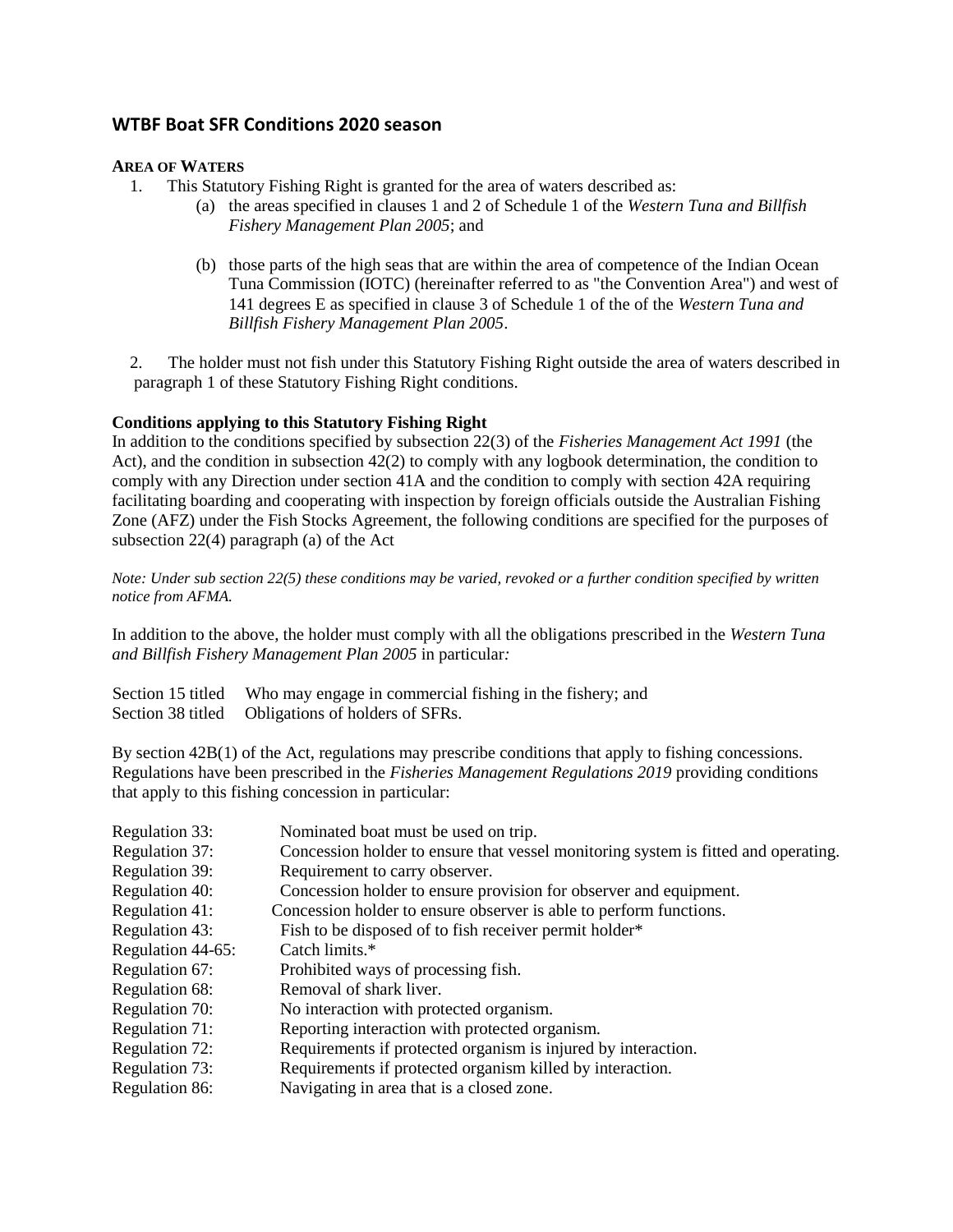\* not applicable to some concessions

## **MOVEMENT LIMITATIONS**

- 3. While the holder is fishing in the Convention Area as detailed in 1 (b) of the area of waters, the holder must not intentionally fish within 1 nautical mile of a data buoy or intentionally interact with a data buoy.
- 4. Interacting with a data buoy includes, but is not limited to, encircling the buoy with fishing gear; tying up to or attaching the boat, or any fishing gear, part or portion of the boat, to a data buoy or its mooring; or cutting a data buoy anchor line.
- 5. If the holder unintentionally comes into contact with a data buoy while fishing they must remove any entangled fishing gear with as little damage to the data buoy as possible.
- 6. While the holder is fishing in the Convention Area, the holder must not take on board a data buoy while engaged in fishing for tuna and tuna-like species in the IOTC area of competence, unless specifically authorised or requested to do so by the IOTC Member or owner responsible for that buoy.
- 7. The holder must report any data buoys observed to be damaged to AFMA. The report must be sent by fax (+612 6225 5440) or email (monitoring @afma.gov.au <mailto:monitoring@afma.gov.au>) and include:

i. The date of observation; ii.The buoy location; and iii. Any discernable identifying information contained on the data buoy.

*Note: Data buoys are defined as floating devices, either drifting or anchored, that are deployed by governmental or recognised scientific organisations or entities for the purpose of collecting and measuring environmental data, and not for the purposes of fishing activities.* 

- 8. If the holder is using the pelagic longline method and is intending on entering the area of the Western Tuna and Billfish Fishery East of Longitude 129°00' the holder must:
	- (a) before leaving port, hold at least 2000kg of uncaught Southern Bluefin Tuna quota nominated to the same boat which is nominated to this Statutory Fishing Right.

## **APPLICABLE BOAT**

- 9. The holder must not use a boat to fish on the high seas unless:
	- (a) The boat nominated to this concession is legibly marked with the international radio call sign of the boat;
	- (b) The boat nominated to this concession has the call sign shown:
		- i.
- a) by white characters on a black background; or
- b) by black characters on a white background; or
- c) by black characters on a background of international safety yellow;
- ii. the characters are in Roman capital letters, or Arabic numerals, without ornamentation; and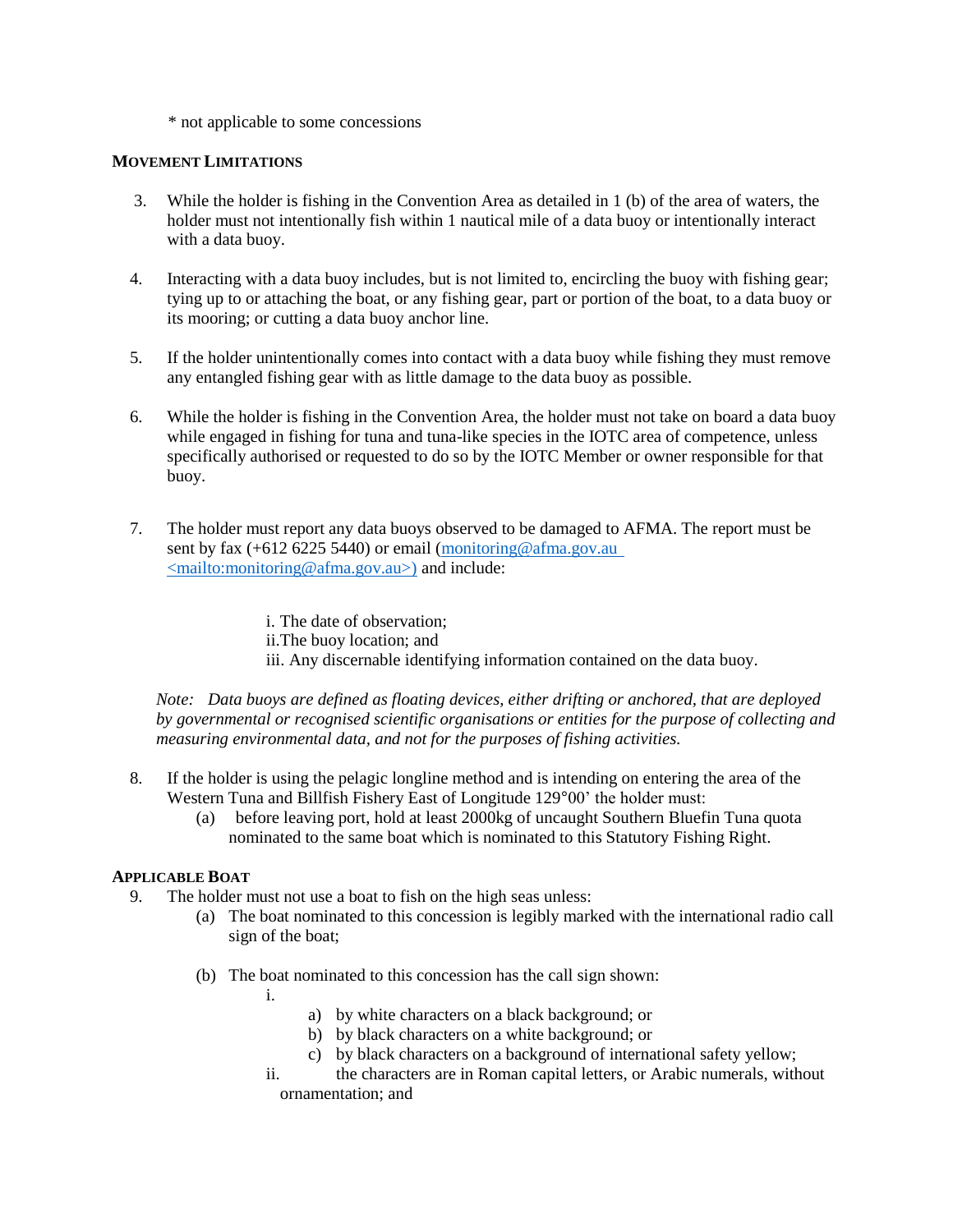- iii. where the boat is less than 20 metres long the characters:
	- a) are at least 50 centimetres high; and
	- b) consist of strokes at least 6.25 centimetres wide;
- iv. where the boat is at least 20 metres long, the characters:
	- a) are at least 1 metre high; and
	- b) consist of strokes at least 12.5 centimetres wide
- (c) Prior to unloading in a foreign port, the holder must seek approval from AFMA to unload any fish in that foreign port. The approval may be sought by contacting AFMA Licensing by fax on (02) 6225 5440 or by email to licensing @afma.gov.au <mailto:licensing@afma.gov.au>;
- (d) At least 48 hours prior to entering a foreign port for the purposes of unloading, provide AFMA with the following information via email to VMSreporting@afma.gov.au or fax (02) 6225 5440:
	- i. the name and international distinguishing symbol of the boat;
	- ii. the proposed foreign port or ports of unloading;
	- iii. the estimated time and date the boat will arrive at that foreign port; and
	- iv. quantities of all species on board the boat.
- (e) The holder must comply with the following:
	- i. ensure all fishing gear remains stowed and secured when transiting any other country's Exclusive Economic Zone;
	- ii.where the boat has entered any foreign fishing jurisdiction from the high seas for the intention of mooring in port, the boat must travel to port by the most direct route possible, unless approval for fishing within that jurisdiction has been obtained from that country in respect of the boat;
	- iii. where the boat leaves any foreign port, the boat must travel directly to the high seas by the most direct route possible unless approval for fishing within that jurisdiction has been obtained from that country in respect of the boat;
	- iv. not to partake in fishing activity within any foreign fishing jurisdiction during a trip unless approval for fishing within that jurisdiction has been obtained from that country in respect of the boat; and
	- v.not to partake in any unloading activity within any foreign port unless an approval for unloading within that foreign port has been obtained from that country in respect of the boat;

### **CONCURRENT CONDITIONS**

- 10. This Statutory Fishing Right must only be used in conjunction with another concession held by the same holder namely a Western Tuna and Billfish Fishery Quota Statutory Fishing Right ("that other concession") such that:
	- (a) The conditions of that other concession apply (to the extent those conditions are not inconsistent and are capable of doing so) as conditions of this Statutory Fishing Right.
	- (b) A breach, suspension or cancellation of that other concession is a breach, suspension or cancellation of this Statutory Fishing Right.
	- (c) The conditions of this Statutory Fishing Right apply (to the extent these conditions are not inconsistent and are capable of doing so) as conditions of that other concession while it is being used in conjunction with this Statutory Fishing Right.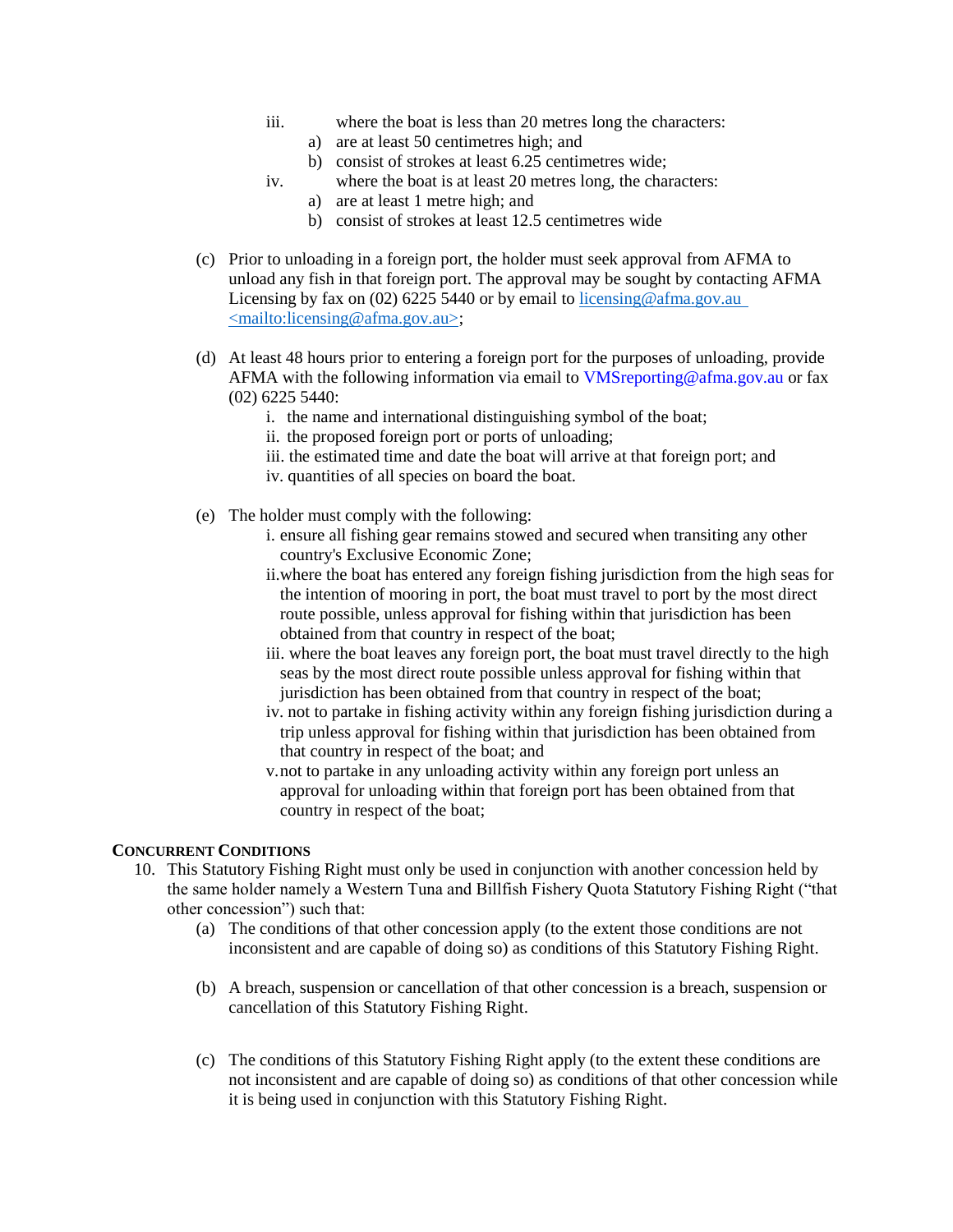(d) A breach, suspension or cancellation of this Statutory Fishing Right is a breach, suspension or cancellation of that other concession.

### **TRANSHIPPING LIMITATION**

- 11. The holder must not tranship fish taken with the use of the nominated boat to another boat.
- 12. The holder must not carry fish taken by another boat on the nominated boat.

## **GEAR LIMITATION**

- 13. This concession authorises the use of the following gear only:
	- (a) Gear specified in subsection 15(1) of the *Western Tuna and Billfish Fishery Management Plan 2005*.
- 14. At all times the holder must ensure:
	- (a) The boat nominated to this Statutory Fishing Right carries on board two or more assembled tori lines. Each tori line must be constructed and used in accordance with the following specifications:
		- i. must be a minimum of 100 metres in length;
		- ii.must be deployed from a position on board the boat and utilise a towed line, material or object so that it remains above the water surface for a minimum of 75 metres from the stern of the boat (for vessels less than 35m in length) or 100m from the stern (for vessels 35m or greater in length);
		- iii. must have streamers attached to it with a maximum interval between the streamers of 3.5 metres;
		- iv. all streamers must be maintained to ensure their lengths are as close to the water surface as possible;
	- (b) When fishing south of the parallel of latitude 25 degrees South:
		- i. non-frozen baits are attached to the hooks; and
		- ii.prior to longlines entering the water, a separate tori line is deployed at each point at which hooks enter the water. All tori lines must comply with condition 14 (a) above.
		- iii.a tori line is not required to be deployed when performing fishing operations between the hours of nautical dusk and nautical dawn, providing the vessel uses minimum deck lighting (where minimum deck lighting is a lighting level which does not pose a risk to safety and navigation); and
		- iv.branchlines are weighted with either a minimum of:
			- a) 60 gram swivels at a distance of no more than 3.5 metres from each hook; or
			- b) 98 gram swivels at a distance of no more than 4 metres from each hook; or
			- c) 40 gram weights immediately adjacent the hook, or at no more than 0.5 metres from each hook, with dead non-frozen baits attached to the hooks; or
			- d) ACAP approved "hook-shielding device" weighing at least 40 grams may be deployed directly at the hook as an alternative.
	- (c) The boat nominated to this Statutory Fishing Right carries on board a minimum of one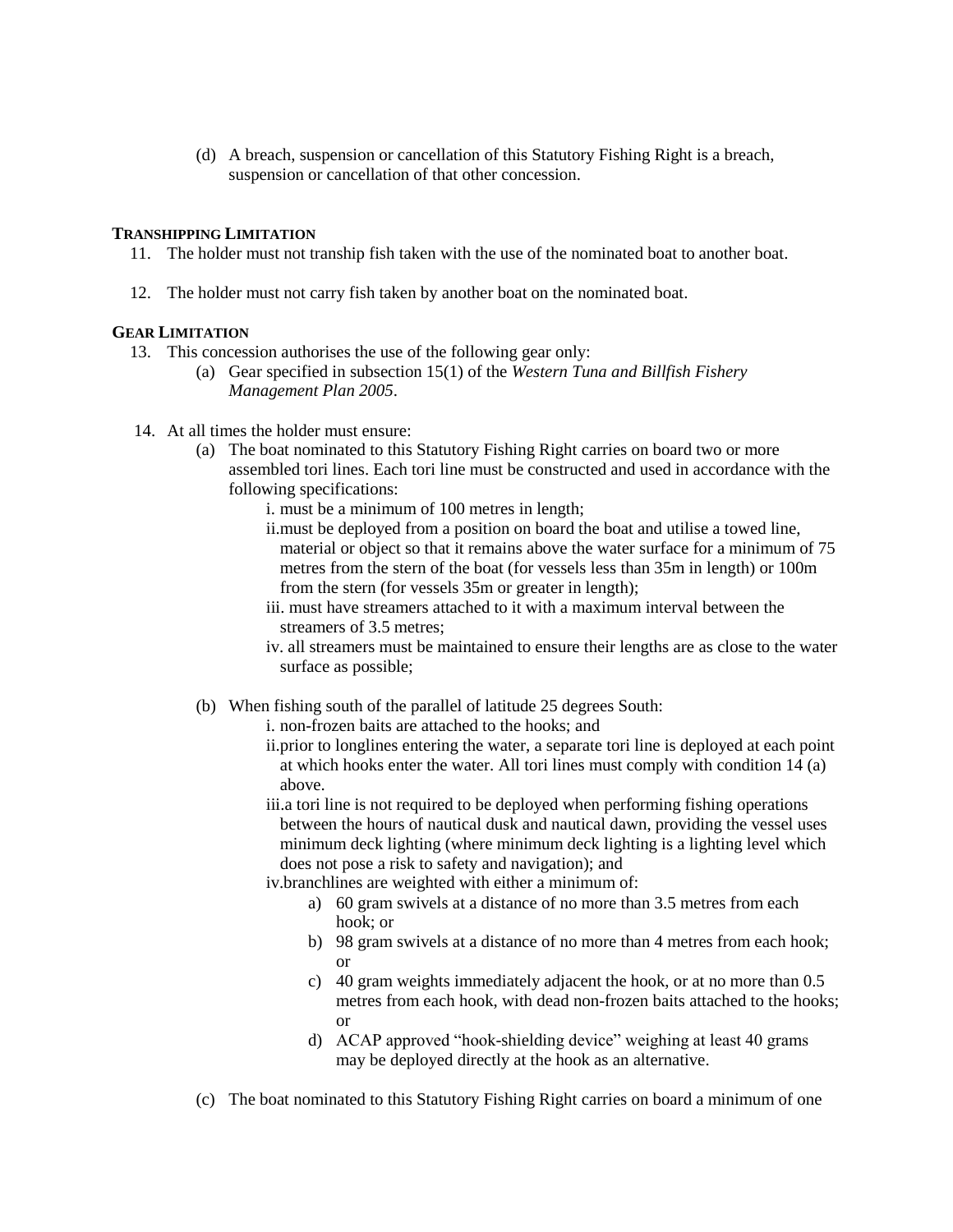dehooking device, the purpose of which is to enable hooks embedded in bycatch species to be removed with minimum damage to the fish or protected species. The device must be constructed and used in accordance with the following specifications:

- i. the device must enable the hook to be secured and the barb shielded so that the barb does not re-engage with the fish or protected species while the hook is being removed;
- ii.the device must be blunt with all edges rounded;
- iii.where more than one size of hook is to be carried, a dehooking device (or devices) must be carried that can be used with all hooks on the boat; and iv.the shaft of the device must be a minimum of 1.5 metres in length.
- (d) The boat nominated to this concession carries on board a minimum of one line cutting device. The line cutting device must be constructed and used in accordance with the following specifications:
	- i. the device must be constructed to allow the line to be cut as close to the hook as possible;
	- ii.the blade of the device must be enclosed in a blunt rounded (arc-shaped) cover with the hook exposed on the inside of the arc;
	- iii.the shaft of the device must be a minimum of 1.5 metres in length.

Note: the purpose of (d) ii) is to protect the user of the knife from injury.

The boat nominated to this Statutory Fishing Right may use an alternative line weighting mechanism not described in part  $(b)(iv)$  in conjunction with meeting parts (a) - (c) of this condition, if the device or system has been approved by AFMA in writing. Written approval from AFMA must be kept aboard the boat nominated to this concession.

15. The holder must not connect hooks to longline gear by using wire or wire traces.

## **TUNA PROCESSING REQUIREMENTS**

16. The holder must comply with the following processing requirements:

## *Tuna other than northern bluefin tuna or billfish*

(a) The caudal keel must not be removed from the carcass before the fish is landed and received by a fish receiver permit holder

## *Billfish other than broadbill swordfish (Xiphias gladius)*

- (b) None of the following may be removed from the carcass before the fish is landed and received by a fish receiver permit holder:
	- i. the caudal keel;
	- ii. a dorsal, pectoral or anal fin

# **CATCH HANDLING**

17. The holder must bring all catch that is intended to be released or discarded as close as practical to the fish door and within view of the electronic monitoring cameras before it is released or discarded unless doing so would impact the safety of the boat and or its crew.

## **SEABIRD INTERACTION OBLIGATIONS**

*Feather samples and photos*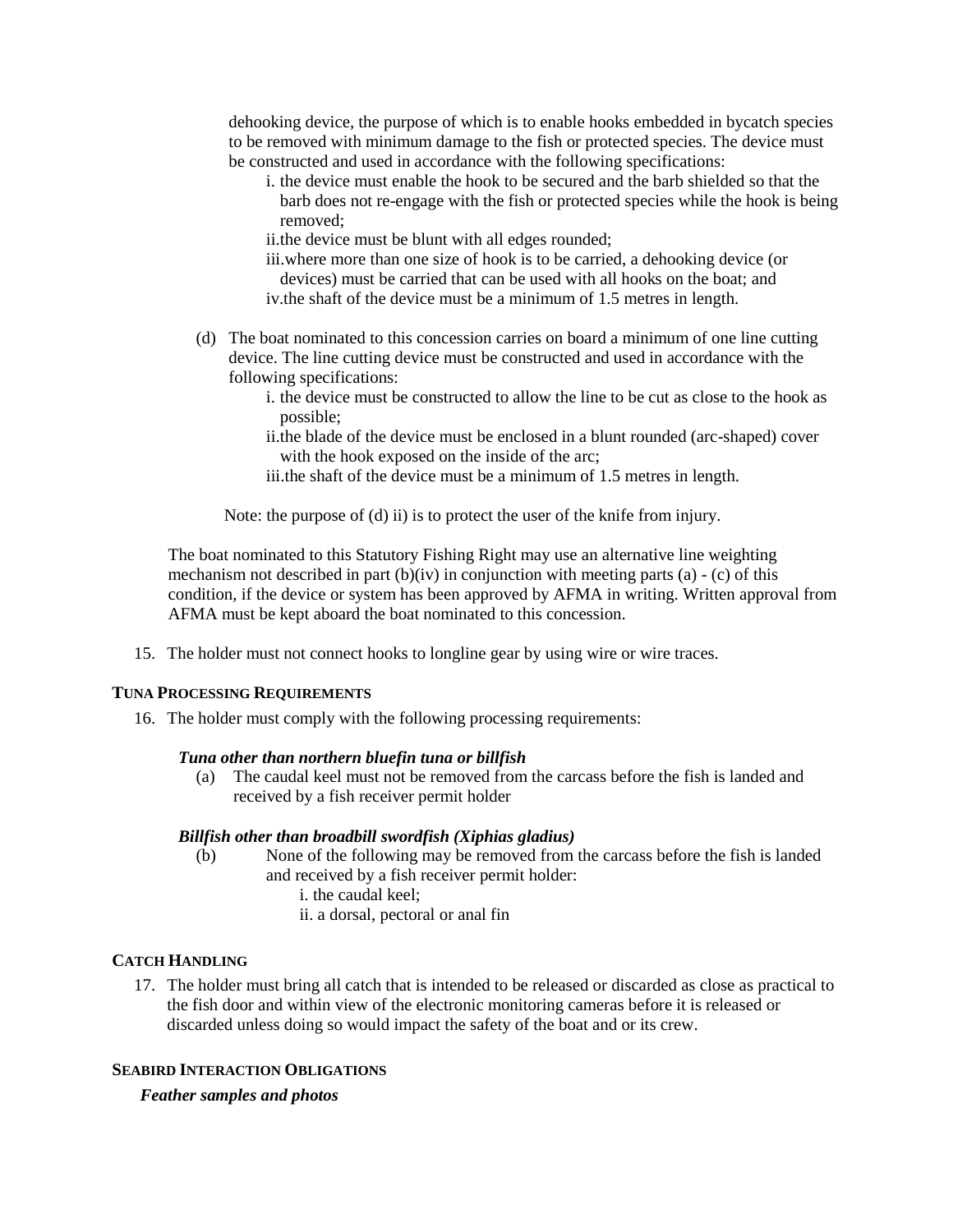- 18. In the event of a seabird interaction that results in a mortality and where the bird is brought to the boat, the holder must:
	- (a) collect feathers using the feather sample kits developed by the Department of Environment and Energy.
	- (b) hold the seabird in view of and in close proximity to the closest or most convenient electronic monitoring camera. Show first the head and bill (for 3 seconds), then underside (with one wing outstretched, for 3 seconds), then the back of the bird (with one wing outstretched, for 3 seconds).

This condition **does not** apply to live seabirds which should be released carefully and in a manner that maximises post release survival.

- 19. Feather samples must be collected in line with the following requirements:
	- (a) the collection and provision of feathers from dead seabirds must be undertaken using the feather kits developed by the Department of Environment and Energy
	- (b) feathers must be pulled out, not cut, with feathers collected from both the belly side and back side of the seabird;
	- (c) samples must be marked with an ID label which includes:
		- i. Date of interaction;
		- ii.Time of interaction;
		- iii. Latitude and Longitude of interaction;
		- iv. Fishing method; and
		- v.ID number
	- (d) the bagged feather samples must be placed inside a second zip lock bag with absorbent material and sealed;
	- (e) the completed samples must be posted to Australian Antarctic Division using the supplied replied paid envelope.
- 20. The holder must have at least three feather kits on board the nominated boat at all times.

## **Definitions:**

*ACAP approved* ACAP approved is defined as in line with the mitigation outlined in the *Agreement on the Conservation of Albatrosses and Petrels (ACAP) Review and Best Practice Advice for Reducing the Impact of Pelagic Longline Fisheries on Seabirds 2019*.

## **BUOYS AND RADIO BEACONS**

21. The holder must ensure that the distinguishing symbol of the boat is displayed above the water line of each radio beacon and every tenth buoy attached to the boat's pelagic longline.

## **SPECIES LIMITATIONS**

- 22. If the holder takes a Northern Pacific Bluefin Tuna or Southern Bluefin Tuna then they must:
	- (a) report to AFMA at email northernbluefin@afma.gov.au (or to fax 02 6225 5440 if email is not possible) at least one hour prior to the boat mooring or anchoring at port the following information:
		- i. NBT/SBT report;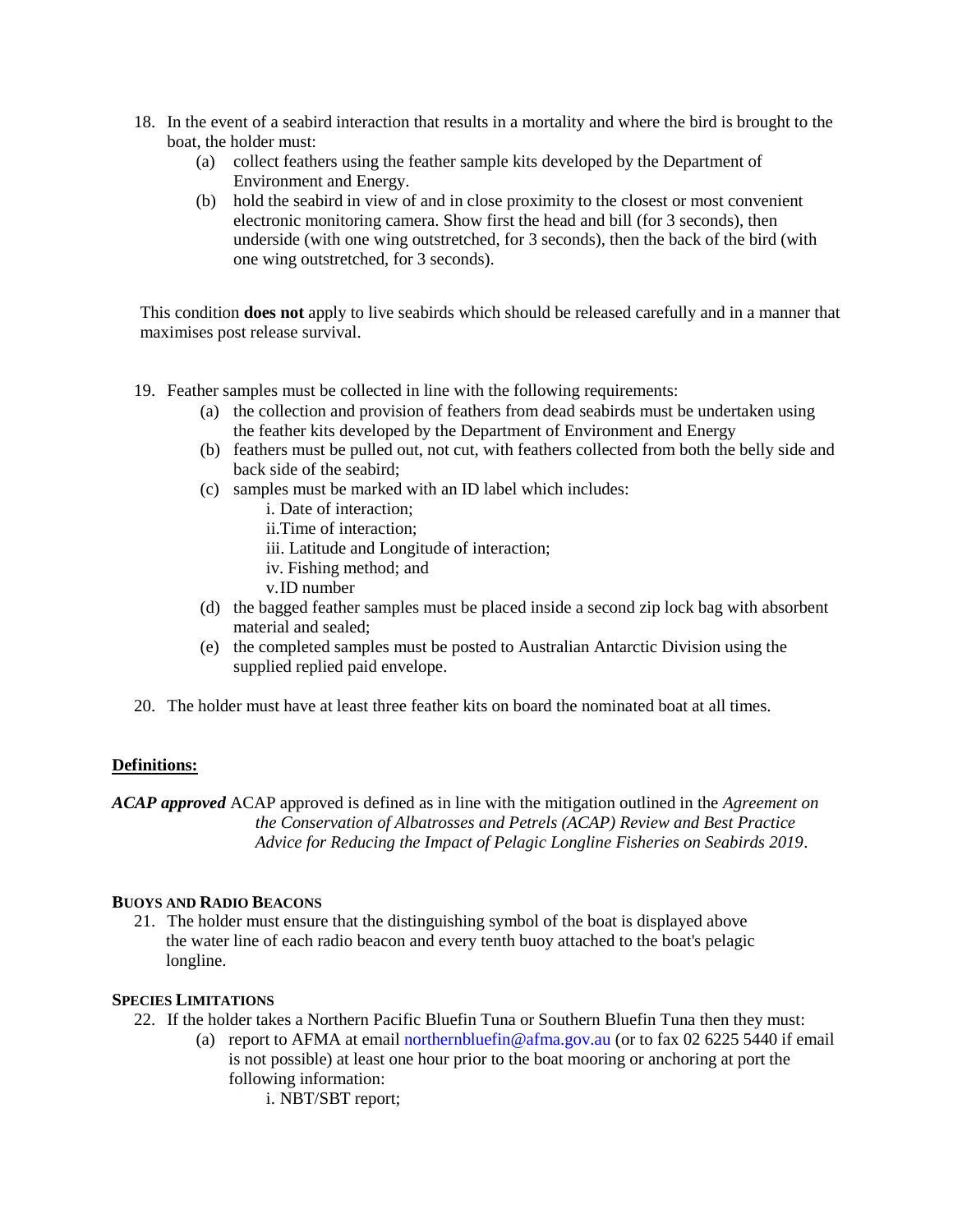ii.the name of the boat;

iii. distinguishing symbol of the boat;

iv. port of landing;

v.date and time of landing;

vi. number and weight of Northern Pacific Bluefin Tuna on board;

vii. number and weight of Southern Bluefin Tuna on board.

(b) determine whether the fish is a Northern Bluefin or Southern Bluefin:

- i. if the Bluefin Tuna was taken north of 28 degrees south or was greater than 220cm fork length, it may be deemed to be a Northern Bluefin Tuna; or
- ii.if the Bluefin Tuna was taken south of 28 degrees south, between 1 January and 1 May and was greater than 200cm, it may be deemed to be a Northern Bluefin Tuna; or
- iii. If the Bluefin cannot be deemed a Northern Bluefin in part b(i) or b(ii) the concession holder must;
	- a) Obtain genetic testing showing that the fish in question is a Northern Bluefin (AFMA will then deem the fish a Northern Bluefin); or
	- b) For fish exported to the Tokyo Metropolitan Central Wholesale Market (Toyosu market), document the fish as a Bluefin Tuna on the relevant Catch Disposal Record (CDR) and provide the documentation from the Tokyo Metropolitan Central Wholesale Market (Toyosu market) showing the fish was sold as a Northern Bluefin Tuna (AFMA will then deem the fish as a Northern Bluefin).
- (c) should the landed tuna be deemed a Southern Bluefin Tuna (either by the holder or through identification) the holder must comply with all requirements of the *Southern Bluefin Tuna Management Plan 1995.*
- 23. Once AFMA publishes a notice stating that 35 tonnes of longtail tuna (*Thunnus tonggol*) has been taken in the Western Tuna and Billfish Fishery (WTBF) and/or the Eastern Tuna and Billfish Fishery (ETBF), the holder must not take more than 10 longtail tuna on any subsequent trip until the notice is revoked by AFMA.
- 24. If the holder is fishing under this concession using the purse seine method, the holder must retain and land any Bigeye tuna (*Thunnus obesus*), Skipjack tuna (*Katsuwonus pelamis*) and/or Yellowfin tuna (*Thunnus albacares*) unless the fish is considered unfit for human consumption.
- 25. The holder must not retain or land any specimen smaller than 60 cm Lower Jaw Fork Length (LJFL) of Striped Marlin and Indo Pacific Sailfish, and shall return they immediately to the sea in a manner that maximizes post-release survival potential but without compromising the safety of crew.
- 26. Fishing for bait is subject to the following limitations:
	- (a) QUEENSLAND, WESTERN AUSTRALIA AND NORTHERN TERRITORY If this Statutory Fishing Right allows access to waters adjacent to the States of Queensland and Western Australia, and the Northern Territory, the holder may fish for bait in those waters.
	- (b) SOUTH AUSTRALIA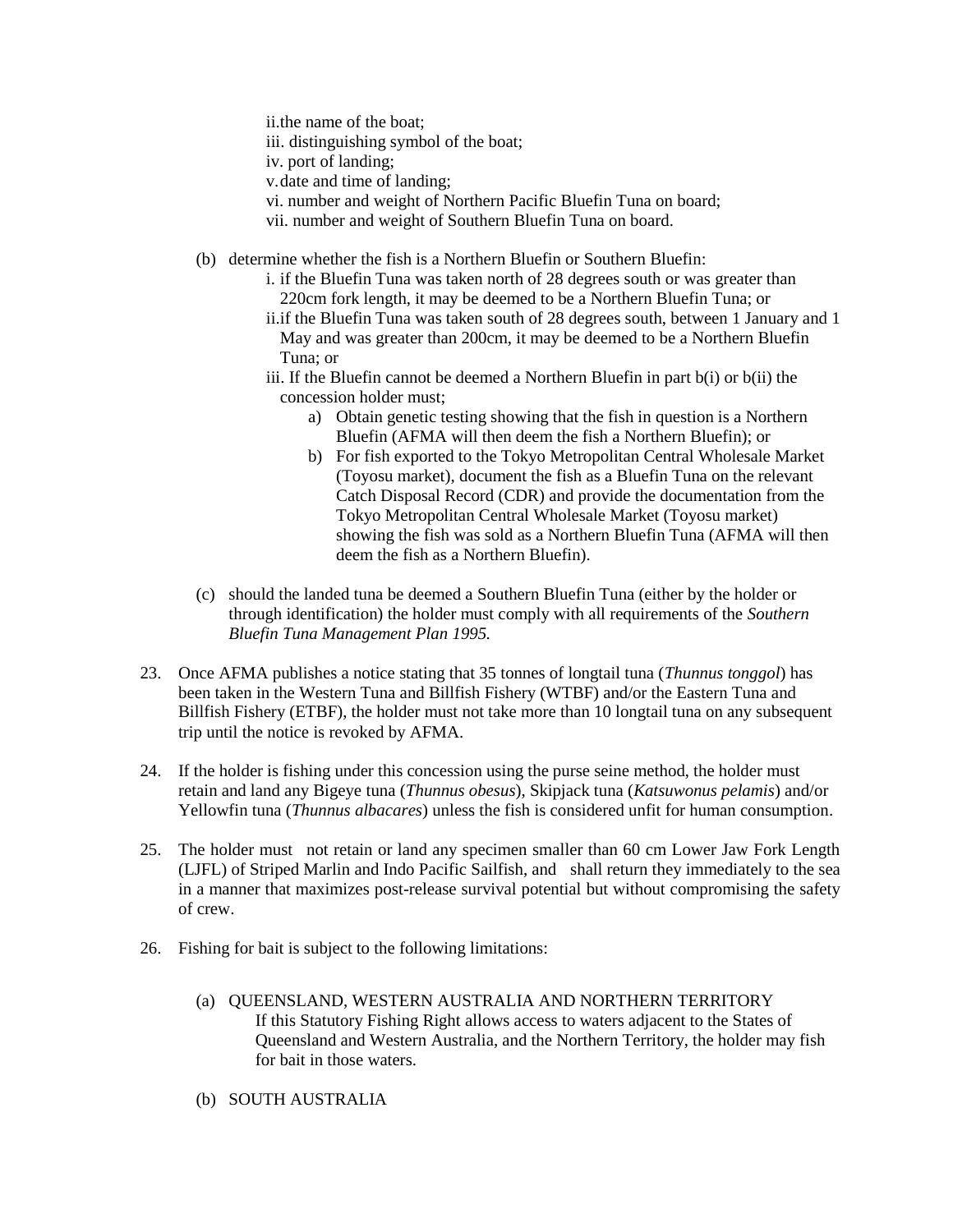If this concession allows access to waters adjacent to the State of South Australia the holder while operating in those waters may use a lampara net, lift net and/or small scale purse seine to fish for:

i. unlimited amounts of *Emmelichthyes, Trachurus, Sardinops, Clupea, Engaulis* and *Scomber australasicus* for use as live bait; andup to three tonnes per trip in total comprising *Emmelichthyes, Trachurus, Sardinops, Clupea, Engaulis* and *Scomber australasicus* for use as dead bait.

Any bait taken must only be used by the holder for fishing under this Statutory Fishing Right.

#### **BY CATCH LIMITATIONS**

27.

#### (a) WESTERN AUSTRALIA

The holder must not take more than the following amounts of fish per trip while operating in Commonwealth waters off Western Australia:

- i. Two fish in total consisting of either yellowtail kingfish (*Seriola lalandi*); or Amberjack (*Seriola dumerili*);
- ii. Ten fish in total consisting of one or more of Spanish mackerel (*Scomberomorus commerson*), Australian spotted mackerel (*Scomberomorus munroi*), Mackerel tuna (*Euthynnus affinis*), Frigate mackerel (*Auxis thazard*), Shark mackerel (*Grammatorcynus bicarinatus*), Rake Gilled mackerel (*Rastrelliger kanagurta*), Australian bonito (*Sarda australis*), Oriental bonito (*Sarda orientalis*), Leaping bonito (*Cybiosarda elegans*), Rainbow runner (*Elagatis bipinnulata*), Dog Toothed tuna (*Gymnosarda unicolor*), Emperors, Tropical snappers (*family Lutjanidae*), Emperors (*family Lethrinidae*), Cods, Groupers (*family Serranidae*), Wrasses, Tuskfishes (*family Labridae*), Trevallies (*family Carangidae* except for *Genus Seriola*), Snapper (*Pagrus auratus*), Hapuku (*Polyprion oxygeneios*) and Bar cod (*Polyprion moeone*);
- iii. Twenty fish in total consisting of one or more of Butterfly mackerel (*Gasterochisma melampus*), Slender tuna (*Allothunnus fallai*) and Wahoo (*Acanthocybium solandri*).
- iv. Two hundred (200) fish in total consisting of Mahi Mahi (*Coryphaena hippurus*).

### (b) NORTHERN TERRITORY

The holder must not take more than the following amounts of fish per trip while operating in Commonwealth waters off the Northern Territory:

i. Ten (10) fish per trip in total consisting of Mahi Mahi (*Coryphaena hippurus*).

## (c) SOUTH AUSTRALIA

The holder must not take more than the following amounts of fish per trip while operating in Commonwealth waters off South Australia:

- i. Twenty kilograms of fish consisting of Bastard Trumpeter (*Latridopsis forsteri*) and Striped Trumpeter (*Latris lineata*);
- ii. Fifty kilograms fish consisting of Blue Groper (*Achoerodus gouldii)* and Snapper *(Pagrus auratus)*;
- iii. One hundred kilograms of fish consisting of Mulloway (*Argyrosomus hololepidotus*);
- iv. Ten fish in total consisting of Yellowtail Kingfish (*Seriola lalandi)*; and
- v. Two hundred kilograms of fish consisting of Black Reef Leatherjacket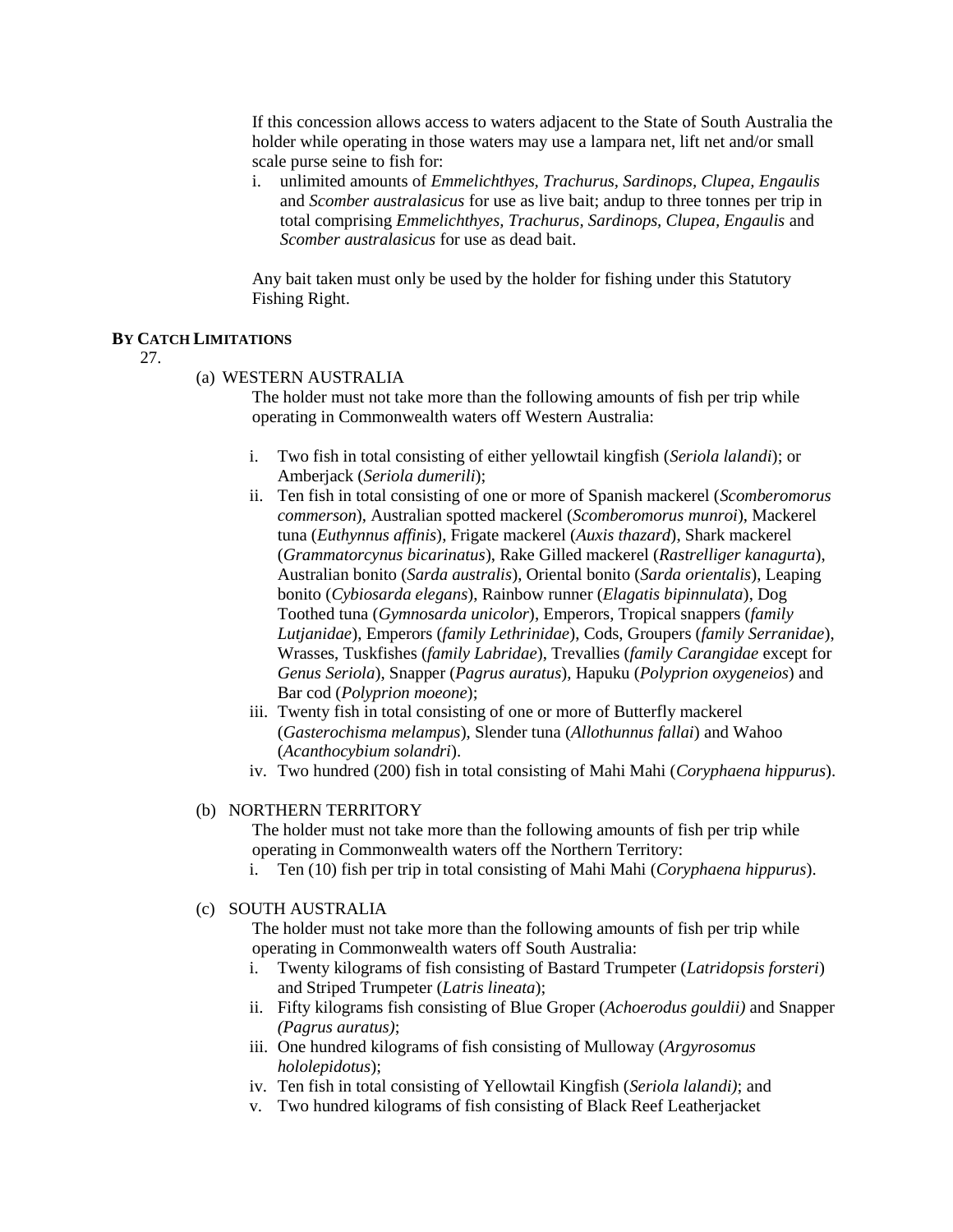(*Eubalichthys bucephalus),* Chinaman Leatherjacket *(Nelusetta ayraudi),*  Parrotfish (or knifejaw) *(Oplegnathus woodwardi)* or Rough Leatherjacket *(Monacanthus chinensis).*

Note: there is a two hundred kilogram total trip limit for all species combined listed in i) v) above.

- (d) ALL WATERS
	- i. The holder must not take more than the following amounts of fish per trip while operating in Commonwealth waters:
		- a) 20 sharks, excluding Silky Shark, Oceanic Whitetip sharks, School shark, Gummy shark, Elephant fish of the Families *Callorhinchidae, Chimaeridae* and *Rhinochimaeridae* and Sawshark;
		- b) If the boat nominated to this concession is not nominated to a Southern and Eastern Scalefish and Shark Fishery Boat SFR, the holder may take 5 carcasses in total of Gillnet, Hook and Trap Fishery quota species comprising School shark (*Galeorhinus galeus*), Gummy shark (*Mustelus antarcticus*), Elephant fish of the Families *Callorhinchidae, Chimaeridae* and *Rhinochimaeridae*, and Sawshark (*Pristiophorus cirratus* and *Pristiophorus nudipinnis*).
		- ii.The holder must not take any of the following species:
			- a) Blue Eye trevalla (*Hyperoglyphe antarctica*), Blue grenadier (*Macruronus novaezelandiae*), Blue warehou (*Seriolella brama*), Flathead (*Platycephalus* sp., *eoplatycephalus* sp.), Gemfish (*Rexea solandri*), Jackass morwong (*Nemadactylus macropterus*), John dory (*Zeus faber*), Ling (*Genypterus blacodes*), Mirror dory (*Zenopsis nebulosus*), Ocean perch (*Helicolenus* sp.), Orange roughy (*Hoplostethus atlanticus*), Redfish (*Centroberyx affinis*), Royal red prawn (*Haliporoides sibogae*), School whiting (*Sillago findersi*), Silver trevally (*Pseudocaranx dentex*), Spotted warehou (*Seriolella punctata*), Blue marlin (*Makaira mazara*), Black marlin (*Makaira indica*) and Black cod (*Epinephelus daemelii*).
- 28. For single jurisdiction high seas trips, the holder must not take:
	- (a) more than 100 pelagic sharks per trip comprised of a maximum of 80 Blue whaler shark (*Prionace glauca*); and
	- (b) more than 20 sharks or rays from the following list:
		- i. Crocodile shark (*Pseudocarcharias kamoharai*); ii.Shortfin mako shark (*Isurus oxyrinchus*); iii. Porbeagle shark (*Lamna nasus*); iv. Smooth hammerhead shark (*Sphyrna zygaena*); and v.Pelagic stingray (*Dasyatis violacea*).

The holder must not retain any other shark and/or ray species of subclass *Elasmobranchii*.

- 29. MOBULID RAYS (family Mobulidae including mantas and mobula rays)
	- (a) The holder must not fish for or target mobulid rays or retain on board any part of the carcass of a mobulid ray.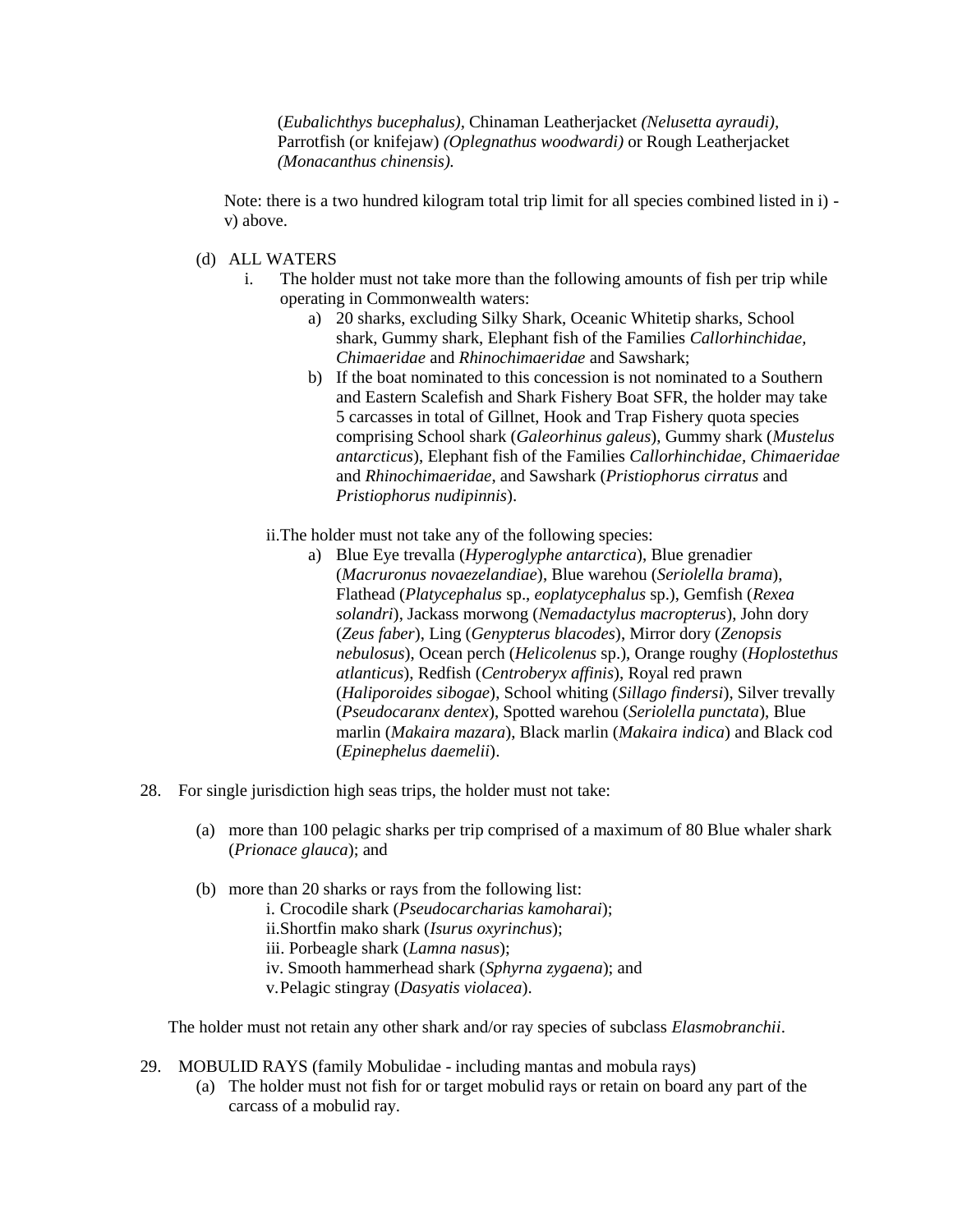- (b) The holder must ensure any mobulid ray caught during fishing operations is released alive and unharmed, to the extent practicable, as soon as they are seen in the net, on the hook, or on the deck, and do it in a manner that will result in the least possible harm to the individuals captured.
- (c) in the case of mobulid rays that are unintentionally caught by and frozen as part of a purse seine vessel's operation, the vessel must surrender the whole mobulid ray to AFMA, or discard them (not sold) at the point of landing.
- (d) The holder will ensure the following handling procedures, while taking into consideration the safety of the crew, shall be implemented and followed:
	- i. Mobulid rays must not be gaffed, lifted by the gill slits or spiracles, or have holes punched through the rays body
	- ii.Rays too large to be lifted safely by hand shall be, to the extent possible, brailed out of the net (if using purse seine) using the best available method such as those recommended in document IOTC-2012-WPEB08-INF07.
	- iii.Large rays that cannot be released safely before being landed on deck, shall be returned to the water as soon as possible, preferably utilizing a ramp from the deck connecting to an opening on the side of the boat, or if no such ramp is available, lowered with a sling or net.

# **HIGH SEAS FISHING TRIPS**

- 30. The holder must notify AFMA prior to departure and again prior to landing if a high seas only trip will be made. Notify AFMA by facsimile 02 6225 5440 or email VMSreporting@afma.gov.au and provide:
	- i. boat's name; ii.boat's distinguishing symbol iii. port at which it is intended the boat will depart; and iv. date and time of departure.
- 31. On nominating a high seas fishing trip the holder is not permitted to conduct fishing operations in the AFZ at any time while undertaking the high seas fishing trip.
- 32. On nominating a high seas fishing trip the holder must transit the AFZ via the most direct means or seek prior approval for an alternative route by telephoning the AFMA Duty officer on 0419 205 329.

# **TAKING/CARRYING OF SHARK OBLIGATIONS**

- 33. Retained and/or landed School shark (*Galeorhinus galeus*) and Gummy shark (*Mustelus antarcticus*) must exceed 450 millimetres when measured in a straight line from the middle of the posterior edge of the aftermost gill-slit to the ventral insertion of the caudal fin.
- 34. The holder must not take deepwater dogfishes of the following species Harrissons Dogfish (*C*. *harrissoni*), Endeavour Dogfish (*C. moluccensis*), Southern Dogfish (*C*. *zeehaani*) and Greeneye Spurdog (*Squalus chloroculus)* - unless:
	- (a) for trips under 6 days the combined amount of these species taken does not exceed 15kg whole weight per day; or
	- (b) for trips over 6 days the combined amount of these species taken does not exceed 90kg whole weight per trip.

In this condition;

- one day is a 24 hour period that commences at 00.01 hours  $UTC + 8$ .
- $\bullet$  the weights in clauses (a) and (b) apply to all deepwater dogfish of the species specified,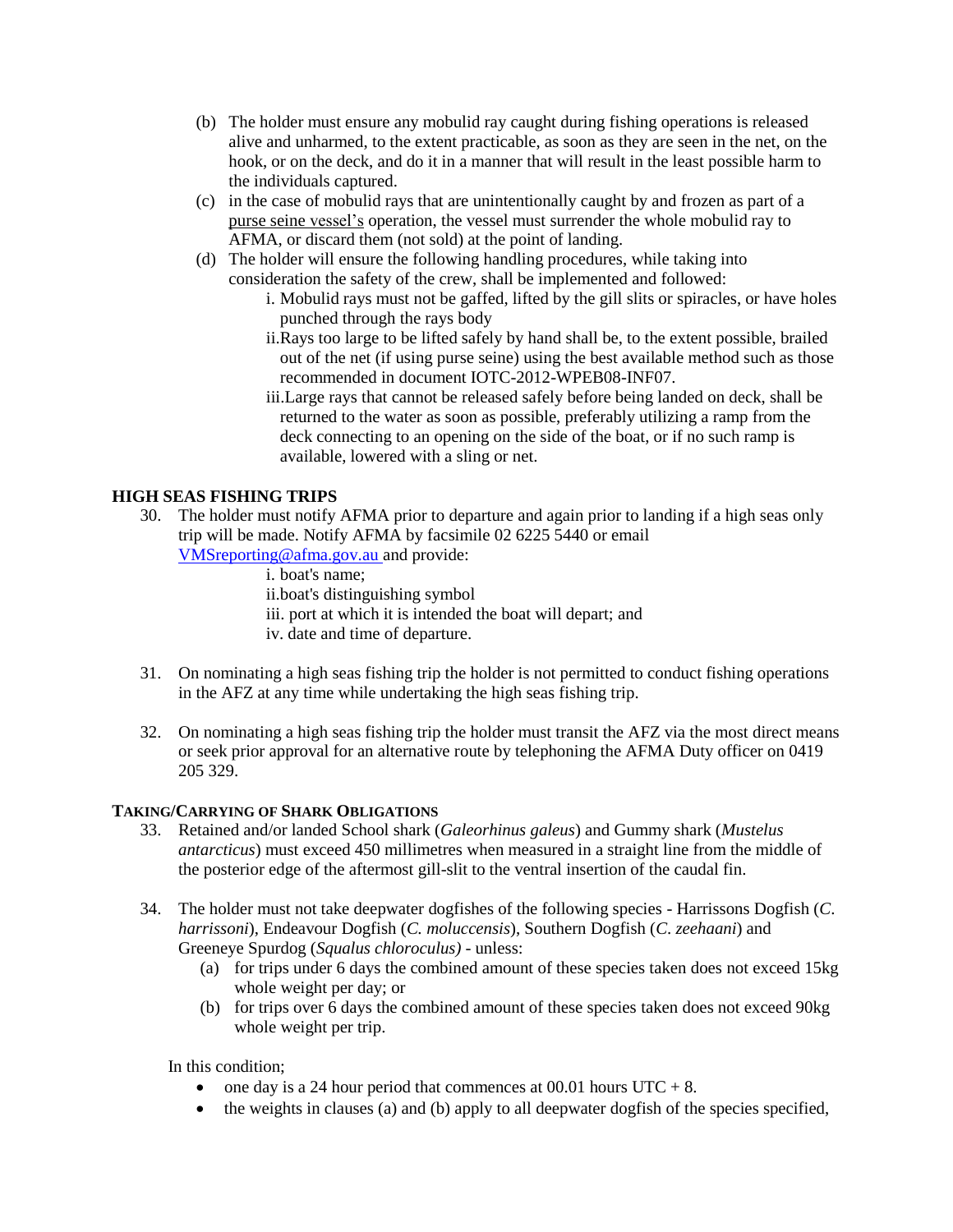including those returned to the water whether alive or dead.

Deepwater dogfishes of the species specified in this condition that are taken alive, must be returned to the water carefully and quickly.

- 35. The holder must not land or retain any Thresher sharks (family *Alopiidae*) taken within the Convention Area as detailed in 1. (b) of the Area of Waters. Any Thresher sharks taken must be returned to the water in a manner that maximizes post-release survival potential without compromising the safety of crew..
- 36. The holder must report any interaction with Thresher sharks in the relevant logbook.
- 37. The holder must not take or retain any Oceanic Whitetip sharks (*Carcharhinus longimanus*).
- 38. The holder must not take or retain any Silky sharks (*Carcharhinus falciformis*).
- 39. The holder must not carry or possess any shark (Class *Chondricthyes*) dorsal, pectoral, caudal, pelvic or anal fins on board the boat nominated to this concession that are not attached to the shark's carcass.
- 40. The holder must not intentionally set a purse seine net around any species of cetacean, mobuild ray, or Whale sharks.
- 41. If a cetacean or Whale shark is encircled within a purse seine net, the holder must:
	- (a) take all practicable steps to ensure the safe release of the cetacean or Whale shark, while taking into account the safety of the crew;
	- (b) Report the incident to the AFMA at licensing@afma.gov.au <mailto:licensing@afma.gov.au> with the following details:
		- i. the species (if known);
		- ii.the number of individuals;
		- iii. a short description of the interaction, including details of how and why the interaction occurred, if possible;
		- iv. the location of the encirclement;
		- v.the steps taken to ensure safe release;
		- vi. an assessment of the life status of the animal on release, including whether the cetacean was released alive but subsequently died.

# **QUOTA BALANCING OBLIGATIONS**

42.

- (a) The holder must not be in an over quota position for any quota species.
- (b) If the holder is over quota for any quota species or has not provided to AFMA a written explanation detailing any exceptional circumstances within a 28 day period, AFMA may suspend this concession in accordance with this condition, pursuant to section 38(1)(c) of the *Fisheries Management Act 1991*.
- (c) The holder is not considered to be over quota if the holder:
	- i. lands an amount of quota species in excess of the available uncaught amount recorded for that species in the holder's name on the Register of Statutory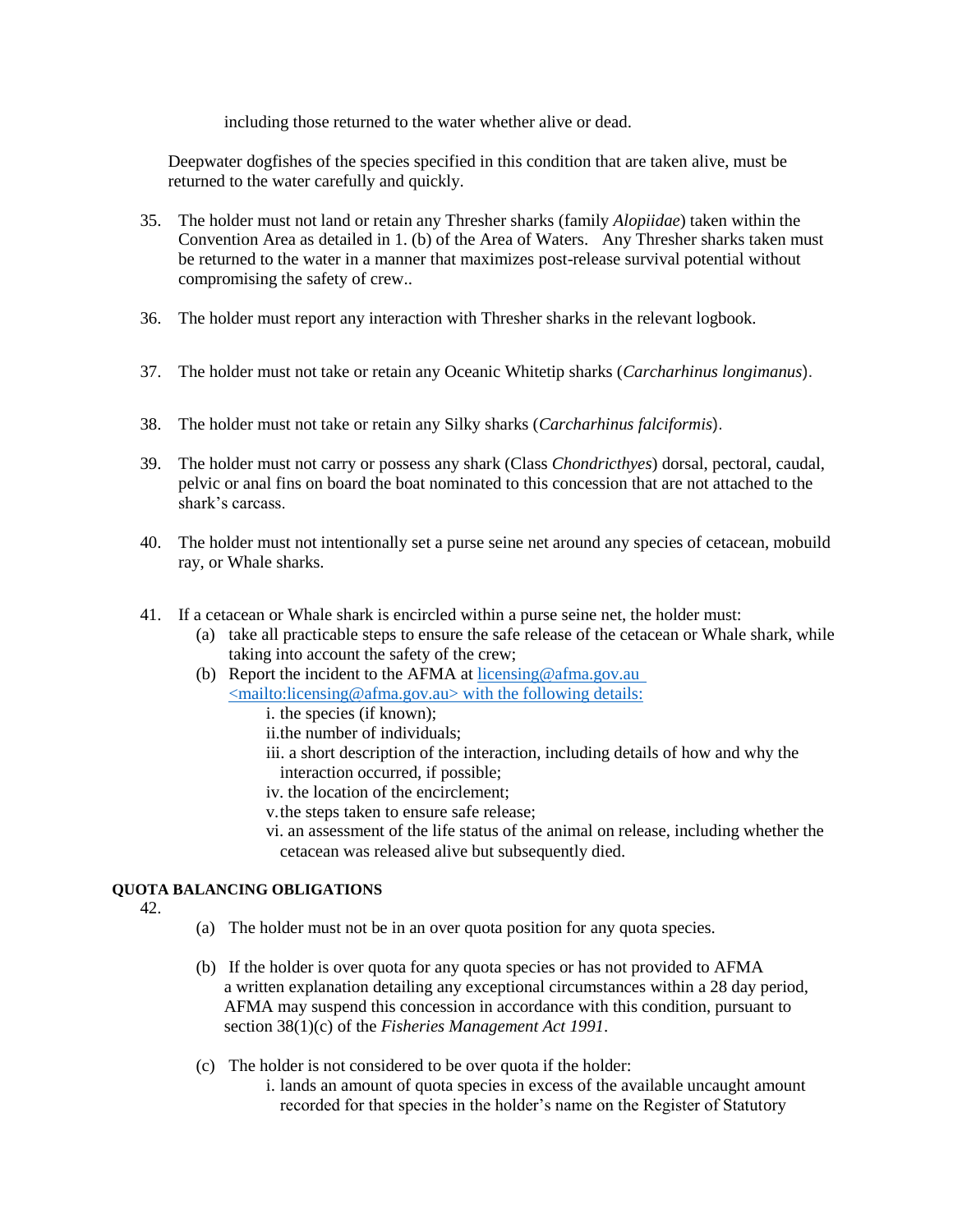Fishing Rights kept by AFMA pursuant to section 44 of the *Fisheries Management Act 1991*; and

- ii.acquires a further amount of quota species equal to or greater than the total quantity (by weight) landed in excess of that total amount recorded within 28 days of landing.
- (d) Any dealing in a quota Statutory Fishing Right by the holder of a boat Statutory Fishing Right or Fishing Permit for the purpose of complying with this condition must be lodged with AFMA duly executed and in the form approved by AFMA, on or before the 28th day from which the excess quota species was landed. For the purpose of determining if the holder is over quota under this condition, any acquisition of a quota species may only be deemed to have been acquired up to 28 days prior to the date of registration of that acquisition of that quota species.
- (e) If this concession is suspended, unless the holder has acquired and AFMA has then recorded (but may not deem) an amount of uncaught quota for each quota species in the fishery, this concession may, under this condition, again be suspended upon expiration of the earlier suspension.
- (f) It is the obligation of the holder to record and determine when any quota species amount exceeds the total amount recorded by AFMA.

In these conditions:

*Acquire* means receiving statutory fishing rights by registering a dealing by which an amount of statutory fishing rights are permanently or seasonally transferred to the holder; and *acquisition* has a comparable meaning.

*Quota species* has the same meaning as quota species in the applicable management plan for which this concession has been granted and established under the *Fisheries Management Act 1991*.

*Landed* means the date any quota species was disposed of to an AFMA licensed fish receiver permit holder as recorded on the relevant catch disposal record; and landing has a comparable meaning.

### **OTHER OBLIGATIONS**

- 43. If a boat is nominated to this concession, at all times when the boat is being used under this concession, the holder must have provided to AFMA a current emergency contact facility for the nominated boat.
- 44. An emergency contact facility must enable AFMA to contact the boat immediately and directly at any time when the boat is at sea, including in the event of an emergency.
- 45. AFMA must be notified immediately of any change in contact details, by fax sent to (02) 6225 5440 or by email to licensing@afma.gov.au and the boat must not depart on a fishing trip unless AFMA has been so notified of the change in contact details.

*Note: The emergency contact facility may take the form of a satellite phone number, or*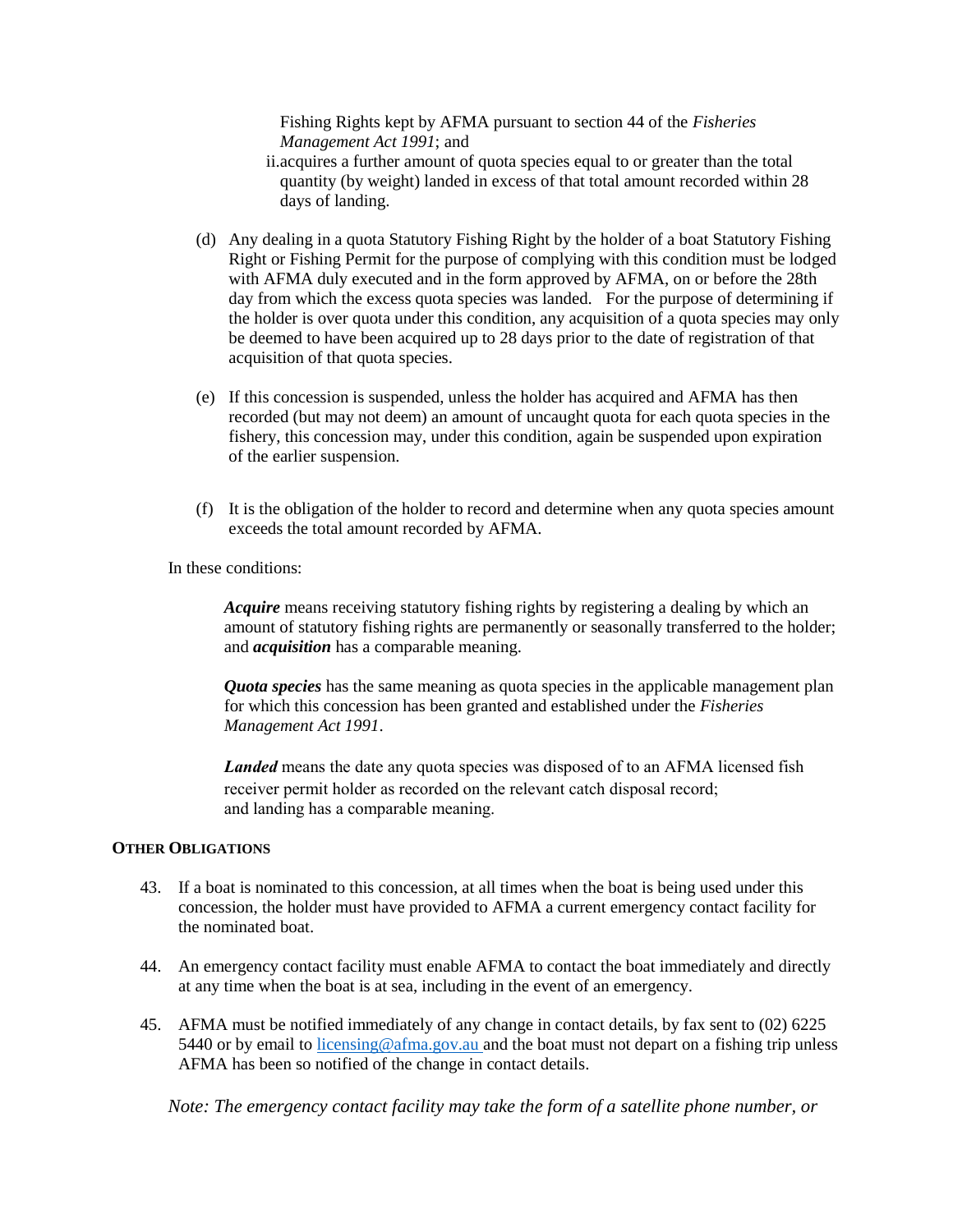*skipper or crew member's mobile phone number - any number that may be used by AFMA to contact the boat while it is at sea at any time, including in the event of an emergency.* 

### **AGENT OBLIGATIONS**

- 46. The holder accepts concurrent liability for all conduct by its servants or agents infringing the *Fisheries Management Act 1991* (or the Regulations, Management Plans or concession conditions made by virtue of that Act) who may be engaged by the holder to conduct on the holder's behalf activity under this concession.
- 47. Liability for the conduct of the holder's servants or agents arises, even if the conduct may be, or actually is, beyond the scope of the servant or agent's actual or apparent authority where it is a breach that occurs during the conduct of activity authorised by this concession.
- 48. The holder may avoid concurrent liability for conduct whilst conducting activity under this concession if, but only if, the holder can establish that the infringing conduct could not possibly have been prevented by any action or precaution that the holder might have reasonably taken.
- 49. The giving of an indemnity by the servant or agent to the holder for any penalties incurred by the holder, for infringing conduct by the servant or agent is not, of itself, a reasonable precaution to prevent infringing conduct.
- 50. The holder must ensure the master of the boat fishing under the authority of this concession is nominated as an authorised agent for the holder **before** any fishing operation may take place.
- 51. The holder must ensure the authorised agent signing the determined \*Daily Fishing logbook page was the master of the boat (skipper) at the time the recorded fishing operation took place.
- 52. The holder may sign the determined \*Daily Fishing logbook page if they were the master of the boat (skipper) when the recorded fishing operation took place.
- 53. If more than one master of the boat is on board the boat during the fishing trip, each master must complete and sign a separate determined \*Daily Fishing logbook page for each of the fishing operations for which they had control over.

*\*These instructions are for all determined Daily Fishing Logs including e-Logs.*

### **TEMPORARY ORDER OBLIGATIONS**

54. The holder must comply with any Temporary Order made under sub section 43(2) of the *Fisheries Management Act 1991* and to the extent that any provision herein is inconsistent with such Temporary Order sub section 43(9) provides that the provision herein is overridden by the Temporary Order until the Temporary Order ceases to have effect.

#### **DIRECTION OBLIGATIONS**

55. The holder must comply with any lawful Direction (including a lawful Direction given to the holder by an AFMA staff member, consultant or other person engaged under contract to assist AFMA) under section 40A, 40B or 41A of the *Fisheries Management Act 1991* relating to the use of e-monitoring equipment and the partial or total closure of a fishery or part of a fishery.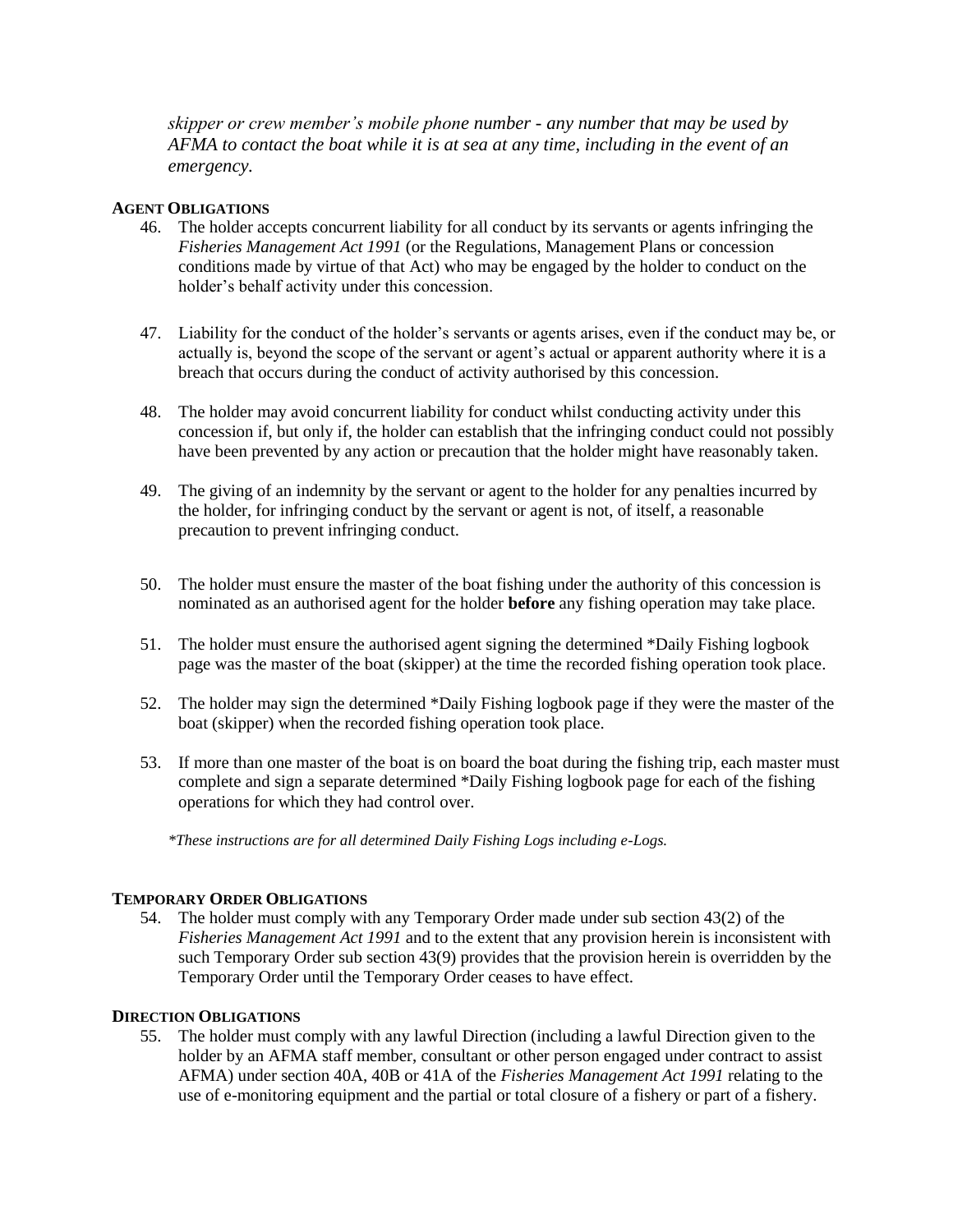#### **NAVIGATING IN CLOSED ZONES**

56. AFMA may suspend this concession in accordance with this condition, pursuant to section 38(1)(c) of the *Fisheries Management Act 1991,* if it reasonably appears by VMS transmission from the nominated boat, that there is a failure by that boat while in a closed zone for the purposes of regulation 85 of the *Fisheries Management Regulations 2019*, to meet the exempting provisions of sub regulations 86 (2), or (3)*.* Such suspension will then continue until the concession holder provides a full written explanation, to the satisfaction of the delegate responsible for issuing that suspension, of the lawful reason for the boat being in that closed zone at that time, or until the expiration of the suspension under sub section 38(2) of the *Fisheries Management Act 1991*; whichever is the earlier.

### **MANDATORY AFMA SUPPLIED VMS**

- 57. Direction to Fit
	- (a) When directed by AFMA in writing, the concession holder (or a person acting on the holder's behalf) must;
		- i. make available, within 14 days of the date of the written direction, the boat nominated to this concession for the purposes of installation of an AFMA Vessel Monitoring System unit (AFMA VMS unit) by an AFMA approved technician, and
		- ii.Provide all reasonable assistance to the AFMA approved technician including (but not limited to);
		- iii. the provision of an un-interrupted connection to the boat's main power source, and
		- iv. an appropriate position for the mounting of the AFMA VMS unit.

### **Concession holder must not interfere with AFMA VMS Unit**

The concession holder (or a person acting on the holder's behalf) must not interfere, or attempt to interfere, with the operation of the AFMA VMS Unit.

#### **Definitions:**

*AFMA VMS Unit Means a Vessel Monitoring System (VMS) unit wholly owned by AFMA, marked with AFMA identifications and supplied by AFMA and fitted by an AFMA approved technician.*

*Interfere For the purposes of these conditions 'interfere' includes, but is not limited to;*

- *Physical obstruction or removal of the AFMA VMS unit, or*
- *Deliberately disconnecting or otherwise interfering with the power supply to the AFMA VMS unit, or*
- *Deliberate physical interference with the casing or any external or internal components of the AFMA VMS unit.*

### **Notes**

*Must Make boat available - Where the boat is not made available in accordance condition 57 (a)(i), AFMA may suspend this concession pursuant to section 38(1)(c) of the Fisheries Management Act 1991.*